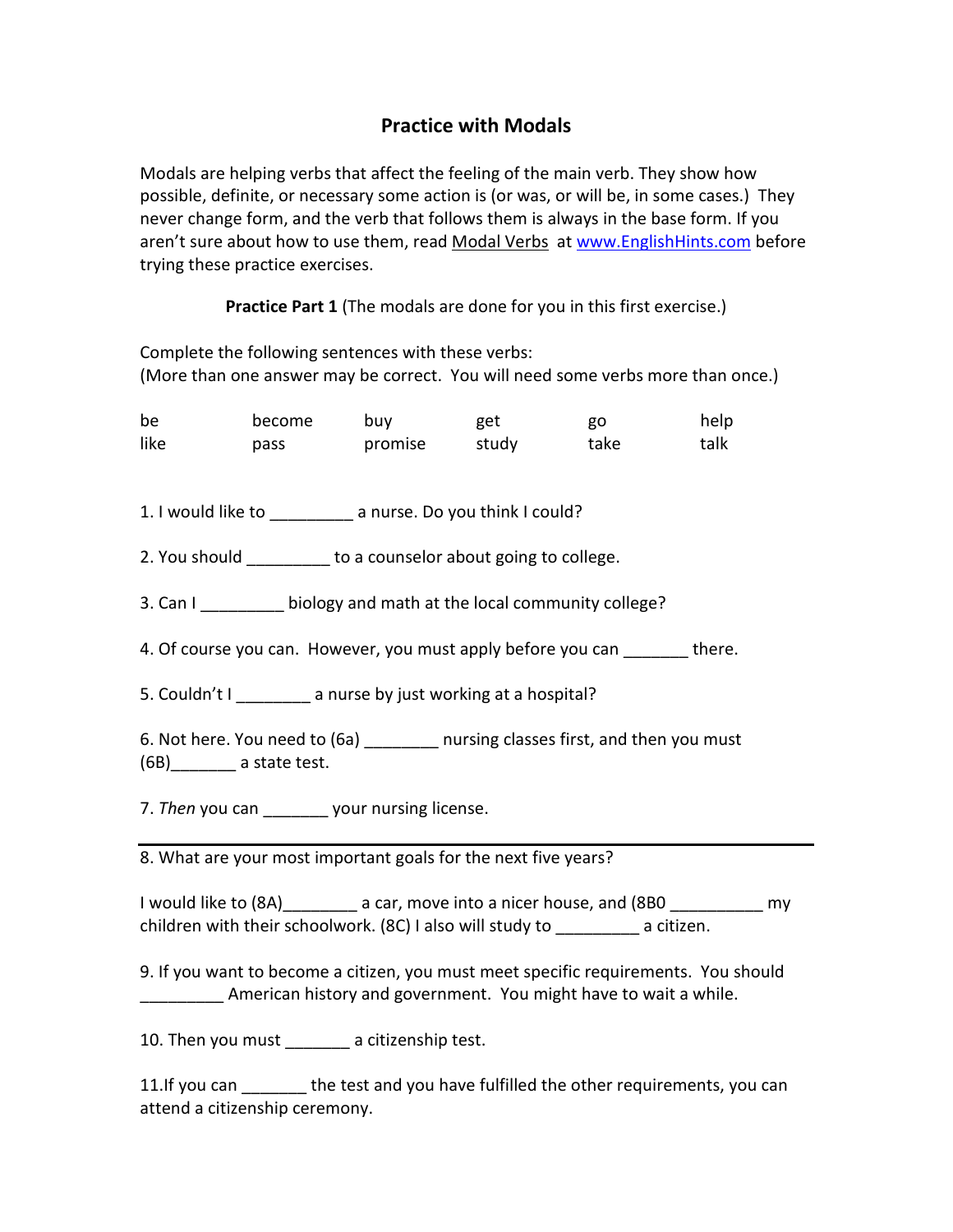12. Then will I a citizen?

13. At the citizenship ceremony you must all \_\_\_\_\_\_\_\_\_\_ (take an oath) to be loyal to the U.S.

14. Then you will **there** a citizen!

Modals Practice Part 2

Now choose the right modal verb from this list to fill in each blank. Use each one once.

can, might, must, should, would

1. You \_\_\_\_\_\_\_\_ see a doctor if you have a severe cough or sore throat for more than a couple of weeks.

2. Do you think it will rain today? The weather report says it won't rain until tomorrow, but those clouds are very dark. I think it \_\_\_\_\_\_\_\_ start raining this afternoon.

3. If you want a job in the police, you \_\_\_\_\_\_ pass a security check.

4.  $\sim$  you like to go to a restaurant or to eat at home?

5. I make chicken pasta or tuna salad, if you like either of those.

#### Modals Practice Part 3

Choose from can, can't, could, will, won't to fill in the blanks in the sentences below.

1A. \_\_\_\_\_\_\_ you type? I wish I (1B)\_\_\_\_\_\_\_\_\_, but I (1C) \_\_\_\_\_\_\_\_. I have to write everything by hand.

2. When \_\_\_\_\_\_\_\_ you finish your school project?

3. If you don't work on it now, you probably \_\_\_\_\_\_\_\_ be able to go to the zoo with us Saturday.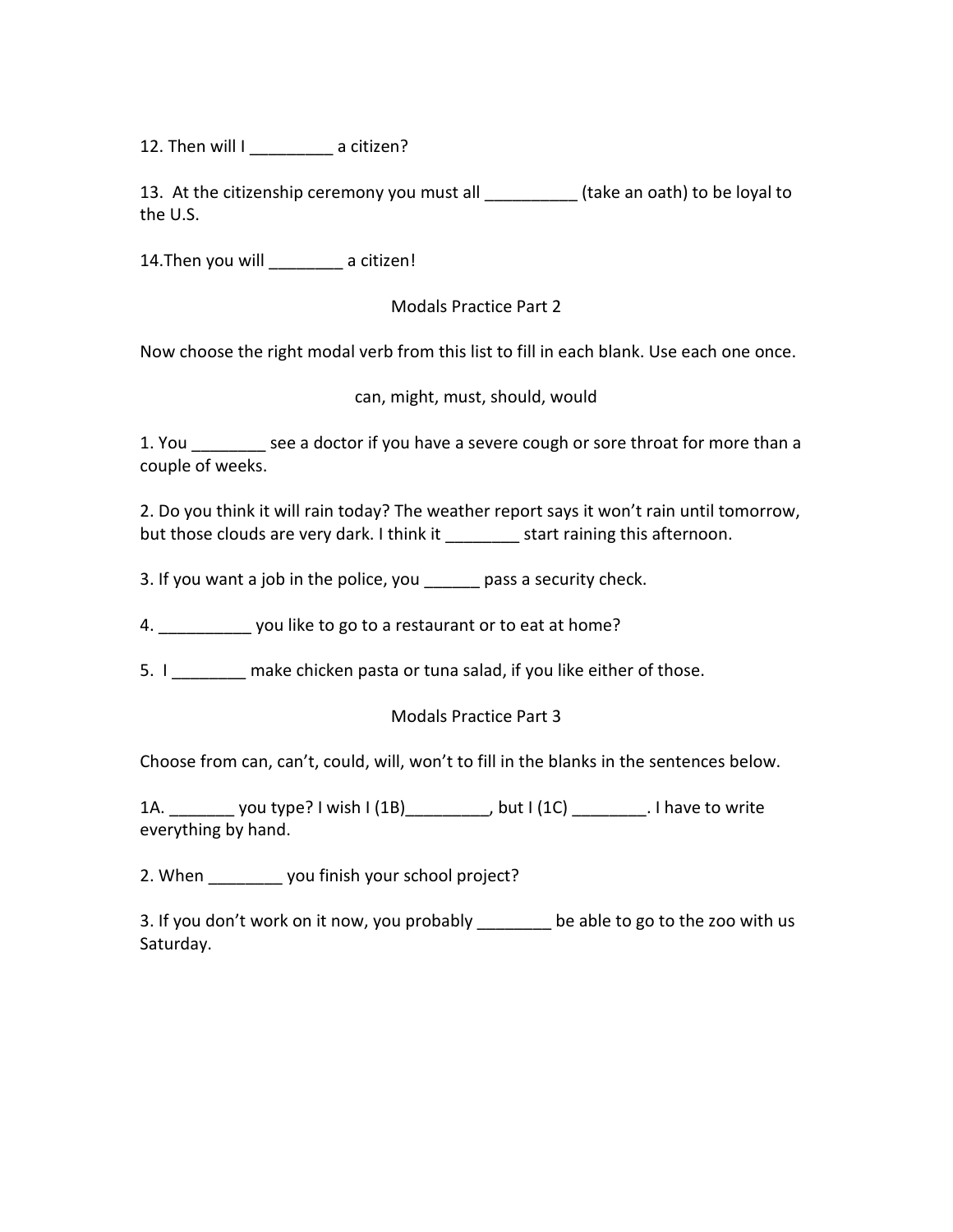# Modals Practice Answers

Part 1

be become buy get go help like pass promise study take talk

1. I would like to become (or be) a nurse. Do you think I could?

2. You should talk to a counselor about going to college.

3. Can I study (or take) biology and math at the local community college?

4. Of course you can. However, you must apply before you can go (or study) there.

5. Couldn't I become a nurse by just working at a hospital?

6. Not here. You need to (6a) take nursing classes first, and then you must (6B)pass (take is also possible) a state test.

7. Then you can get your nursing license.

8. What are your most important goals for the next five years?

I would like to (8A) buy (or get) a car, move into a nicer house, and (8B) help my children with their schoolwork. (8C) I also will study to become a citizen.

9. If you want to become a citizen, you must meet specific requirements. You should study American history and government. You might have to wait a while.

10. Then you must pass (or take-- but in fact you must pass it) a citizenship test.

11.If you can pass the test and you have fulfilled the other requirements, you can attend a citizenship ceremony.

12. Then will I be (or become) a citizen?

13. At the citizenship ceremony you must all promise (take an oath) to be loyal to the U.S.

14. Then you will be a citizen!